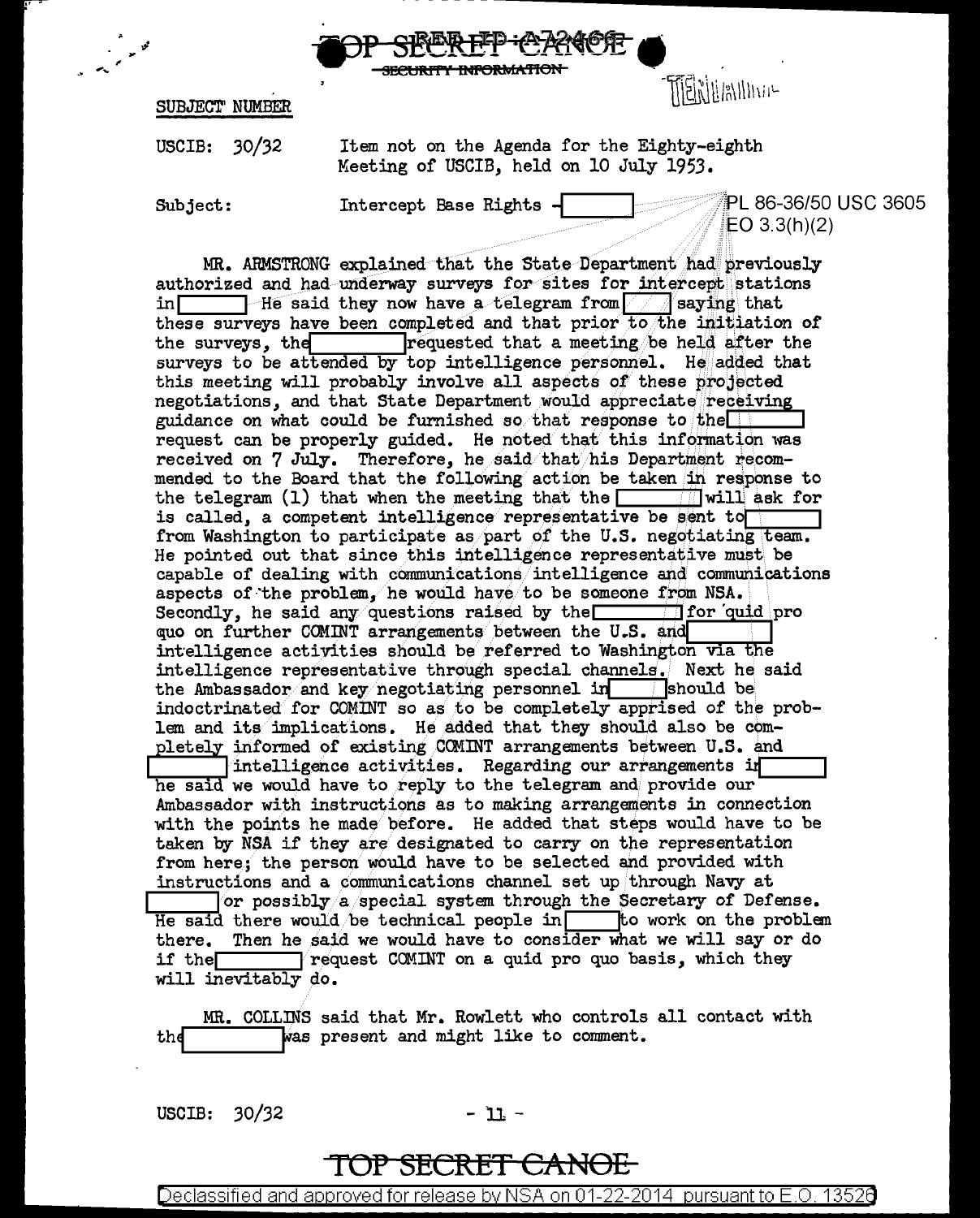

USCIB: 30/32

PL 86-36/50 USC 3605 EO 3.3(h)(2)

The CHAIRMAN agreed.

MR. ROWLETT said he would like an opportunity to think about this and consider how the two things would work out together. He pointed out that CIA has some arrangements with the whereby we have been receiving certain intercept material. He added that he thought the two tied in very closely and considerable assessment would be necessary.

MR. ARMSTRONG said that in lieu of asking the Board to make a decision at this point, he would like to suggest referring this to the Executive Committee for determination of recommendations to the Board and to assist in preparation of a reply to the Ambassador.

CAPTAIN TAYLOR said he would like to offer an additional suggestion that the Executive Secretary take Mr. Armstrong's proposal and circulate it first on vote sheet and if the vote sheet replies were not unanimous, have a Special Meeting of the Executive Committee.

The CHAIRMAN said he thought that Mr. Rowlett felt that he would like to have a look at the problem with Mr. Armstrong before it is circulated on vote sheet as there might be some amendments.

MR. ROWLETT said he would like that.

The CHAIRMAN then inquired if it was agreeable for State and CIA to get together on this, then circulate it on vote sheet and if there is any question it could be settled at the next meeting.

CAPTAIN TAYLOR said the Executive Committee could act on it in the interim.

The CHAIRMAN said he thought if everyone was in agreement, the Executive Committee could go ahead.

. CAPTAIN TAYLOR replied that it would depend upon response to vote sheets, that if there were no comments that would require discussion it would stand approved by the Executive Committee and then go on to the Board, otherwise a meeting of the Executive Committee would be called to make further recommendations to the Board.

The CHAIRMAN stated that the above procedure is approved if there is no objection.

There was no objection. However, MR. ARMSTRONG stated that he believed there should be fairly fast action on the matter.

USCIB: *30/32* - 12 -

## **TOP SECRET CANOE**